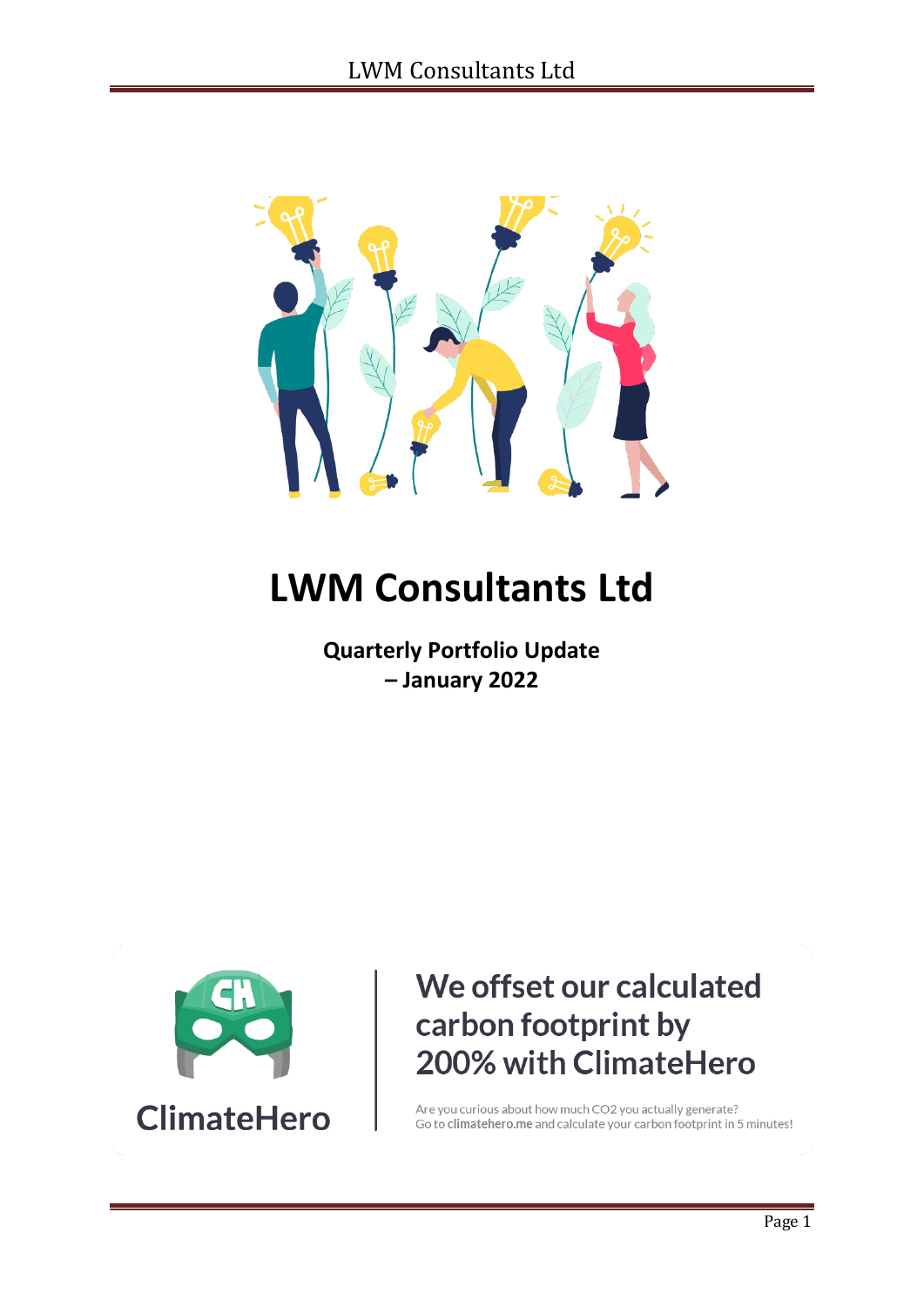

*"Survival as an investor over that famous long course depends from the very first on recognition that we do not know what is going to happen. We can speculate or calculate or estimate, but we can never be certain."*

― Peter Bernstein *\_\_\_\_\_\_\_\_\_\_\_\_\_\_\_\_\_\_\_\_\_\_\_\_\_\_\_\_\_\_\_\_\_\_\_\_\_\_\_\_\_\_\_\_\_\_\_\_\_\_\_\_\_\_\_\_\_\_\_\_\_\_\_\_\_\_\_\_\_\_\_\_\_\_\_\_\_\_\_\_\_\_\_\_\_\_\_\_\_\_\_\_\_\_\_\_\_\_\_\_\_\_\_\_\_\_\_\_\_\_*

2021 was very much a year about hope. As we started the year, we felt that much would be determined by the vaccine rollout and the speed with which we could return to some form of normality.

Like many, we as a business have adapted, and we have been able to meet many of you either faceto-face or via zoom to carry out your annual reviews. The reviews are an integral part of the service we provide. Knowing what your goals are determines the solutions we provide to deliver on these. It has been great to see you during 2021, and we look forward to catching up with you during this year.

From an investment standpoint the last two years have provided opportunities we would never have considered in the past. Pre-COVID, to meet fund managers often involved travelling to London, Edinburgh as well as around Bristol. This involved cost and time. The reality was that we managed around 50 to 60 meetings each year. Now using zoom we are seeing over 120 fund managers a year and have access to a rich source of economic data and information. We feel that this has enhanced what we do and therefore it reflects how we have adapted, not only in the way we meet with clients, but also in the way we gather information.

Turning again to 2021, COVID still played a massive part, and the hope that perhaps it would be the year we moved on didn't fully materialise. However, markets started to look through COVID and focused on economic factors, whether it was China, Inflation, Central Banks etc.

What we saw was increased volatility during 2021, particularly across Asia and Emerging Markets. This meant that the portfolios skewed more towards these regions didn't perform as strongly. However, this is volatility, and what can appear a bad year can quickly reverse.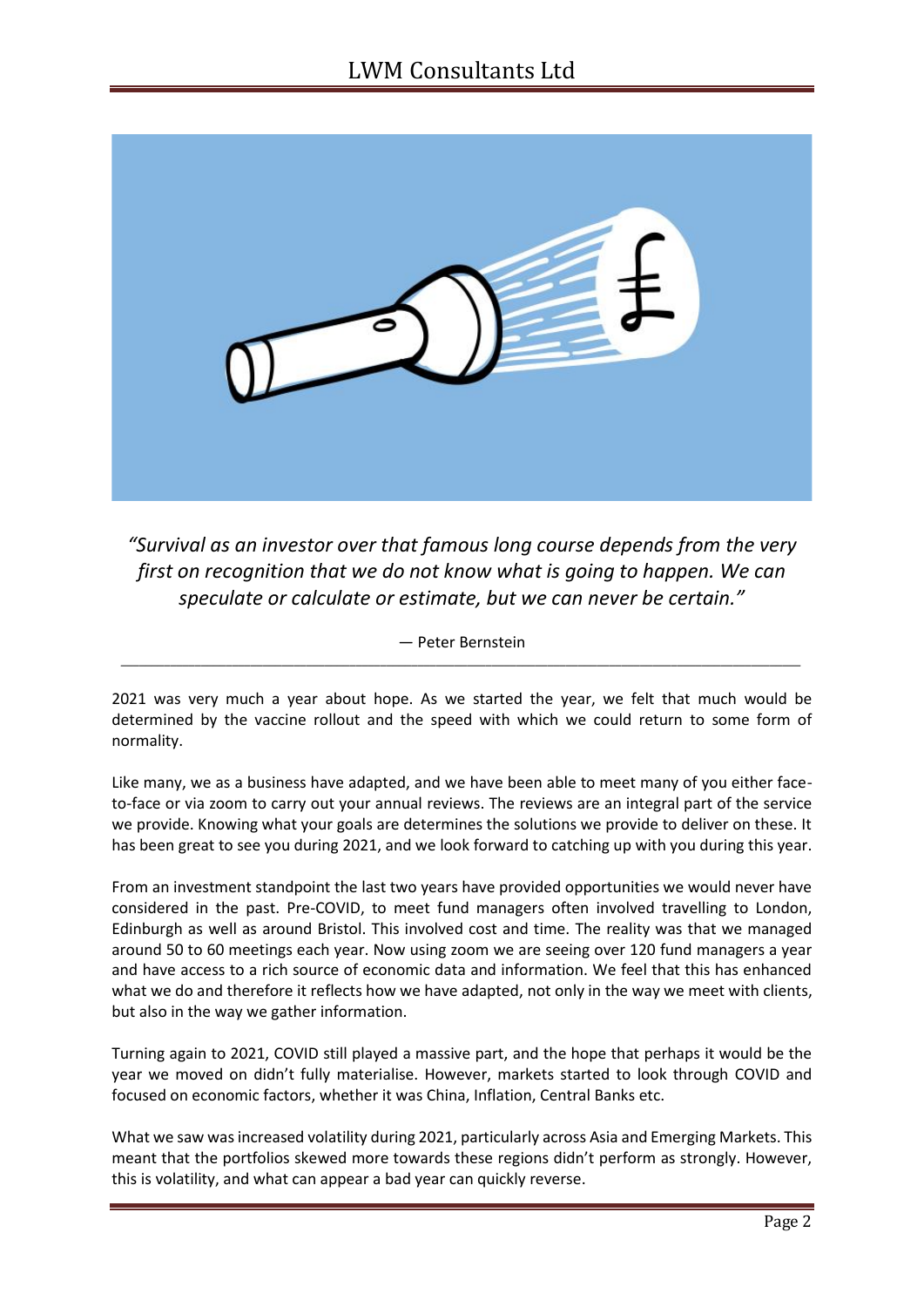|                                              | 12-months | 3-years | 5-years | <b>Since</b><br>inception * |
|----------------------------------------------|-----------|---------|---------|-----------------------------|
| <b>Cautious Portfolio</b>                    | 10.25%    | 38.26%  | 45.50%  | 236.47%                     |
| <b>Cautious Positive</b><br>Impact Portfolio | 9.10%     | N/A     | N/A     | 23.47%                      |
|                                              |           |         |         |                             |
| <b>Balanced Portfolio</b>                    | 11.14%    | 46.46%  | 61.07%  | 296.79%                     |
| <b>Balanced Positive</b><br>Impact Portfolio | 11.12%    | 53.45%  | 68.40%  | 120.06%                     |
|                                              |           |         |         |                             |
| Moderately<br>Adventurous<br>Portfolio       | 10.46%    | 51.78%  | 68.24%  | 322.68%                     |
|                                              |           |         |         |                             |
| Adventurous<br>Portfolio                     | 8.24%     | 52.93%  | 71.51%  | 338.80%                     |
| Adventurous<br>Positive Impact<br>Portfolio  | 12.95%    | N/A     | N/A     | 31.00%                      |

We do focus on the long-term and the table below shows the performance over 12 months, 3-years, 5-years and since launch. We hope you are pleased with these returns:

*Note: The portfolios were launched on 1 January 2009 except for: Balanced Positive Impact Portfolio 1 August 2014, Cautious Positive Impact Portfolio 1 July 2020 and Adventurous Positive Impact Portfolio 1 July 2020.* 

*Past performance is no guide future performance and investments can fall as well as rise.* 

As we said in the review in January 2021, performance is important but it is only part of the package. We aim to understand an individual's needs and goals, which could be providing an income in retirement, building a portfolio for retirement, providing investments for next generation planning etc.

These are long-term goals, and over any investment cycle values will fall as well as rise, but if the focus is on the goals then short-term movements become less relevant.

The quote from Peter Bernstein is important to have in mind. We don't know the future. If COVID becomes less prevalent the focus will turn to other things (inflation, central bank policies etc), and we can only guess what might happen. But it is a guess, and nothing is certain. What we can focus on is twofold, firstly understanding an individual's goals and needs, and secondly building and managing a robust investment process to weather whatever comes our way.

George Ladds

January 2022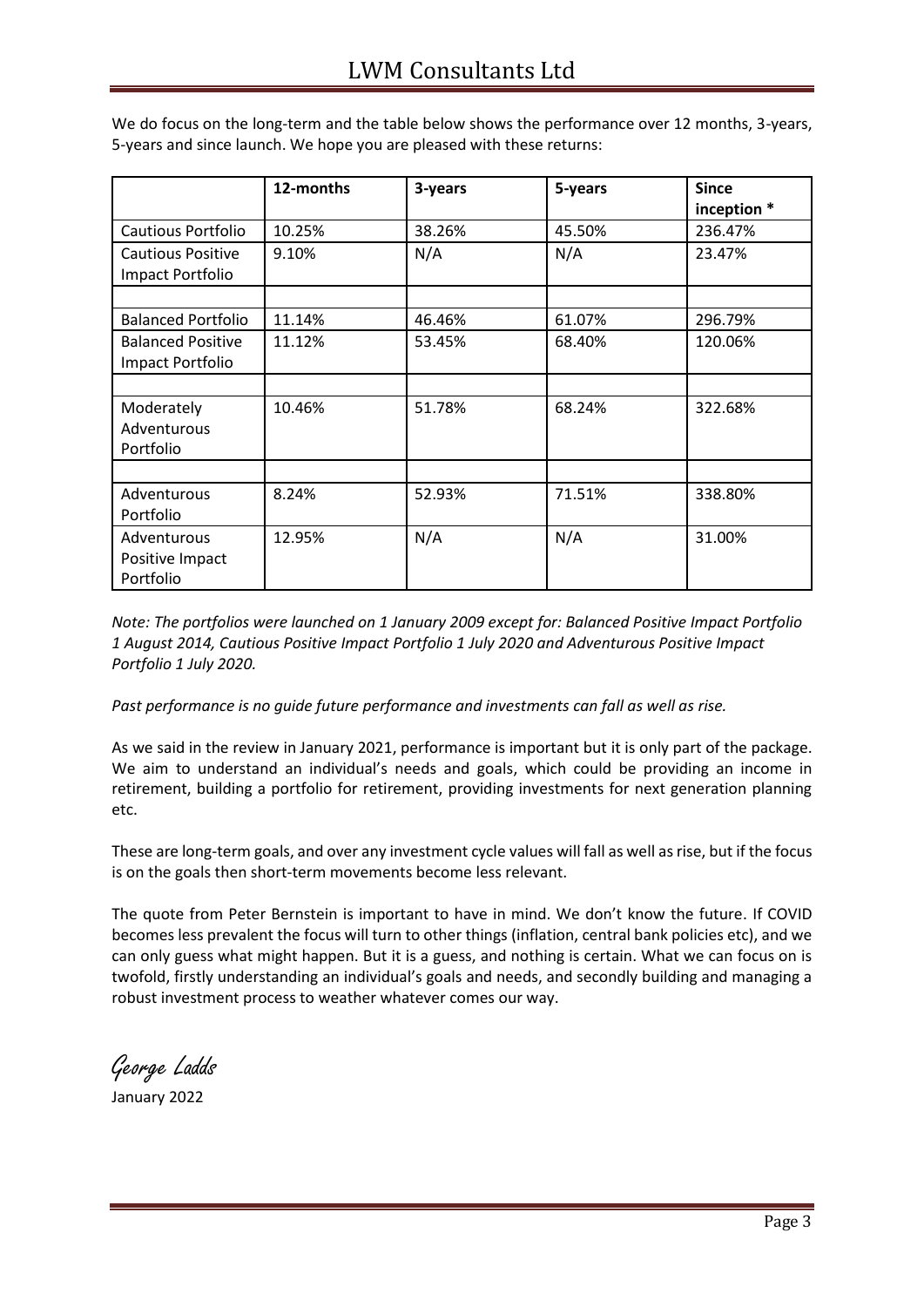### **PORTFOLIO OVERVIEW**

#### **Bitesize introduction**

We thought it would be good to do things a little differently this time. The tables below show the top-5 performing investments, and the bottom-5.

#### Top-5

| Investment                              | 12-month return (1 January $-$ 31 December |
|-----------------------------------------|--------------------------------------------|
|                                         | 2021)                                      |
| AXA Framlington American Growth Fund    | $+28.12%$                                  |
| Schroder Global Cities Real Estate Fund | $+23.48%$                                  |
| <b>TR Property</b>                      | $+23.48%$                                  |
| AXA UK Smaller Companies Fund           | +23.08%                                    |
| JOHCM UK Dynamic Fund                   | $+22.71%$                                  |

#### Bottom-5

| Investment                                   | 12-month return (1 January $-$ 31 December |
|----------------------------------------------|--------------------------------------------|
|                                              | 2021)                                      |
| <b>Baillie Gifford Global Discovery Fund</b> | $-20.59%$                                  |
| Morgan Stanley Asia Opportunities Fund       | $-19.62%$                                  |
| Legg Mason IF Japan Equity Fund              | $-16.33%$                                  |
| <b>Carmignac Emerging Markets Fund</b>       | $-16.26%$                                  |
| JP Morgan Japanese Investment Trust          | $-8.30%$                                   |

Each of the mainstream portfolios may hold some or all these investments. We wanted to show these figures because it starts to explain the difference in performance between the Cautious and Adventurous Portfolio.

The Cautious Portfolio has 54% allocated to diversifying assets, and across all the strategies has seen positive returns. The Adventurous Portfolio has just a 12% weighting. The more volatile areas have been Asia, Emerging Markets, China and Japan, and the Adventurous Portfolio has a 29% weighting to these areas whereas Cautious is just 13%.

In the short term we will see that volatility plays a role in performance and the Cautious Portfolio has done what we would expect during this period. Equally the Balanced Portfolio has held up well during this time.

Could this reverse in 2022? In terms of regions, if Asia, Emerging Markets, China, and Japan recover during 2022 then naturally those portfolios with a higher weighting are likely to outperform. We know that China is moving into a growth phase and therefore there is a high probability that the Adventurous Portfolios will outperform in 2022. However, as we have indicated there are many factors at play and if 2022 is not favourable for equities then the Cautious Portfolio should continue to provide a smoother journey.

In summary, volatility outside of developed markets played a significant role in the underperformance of the Adventurous Portfolios. However, if this reverses then we will likely see better performance from these portfolios in 2022.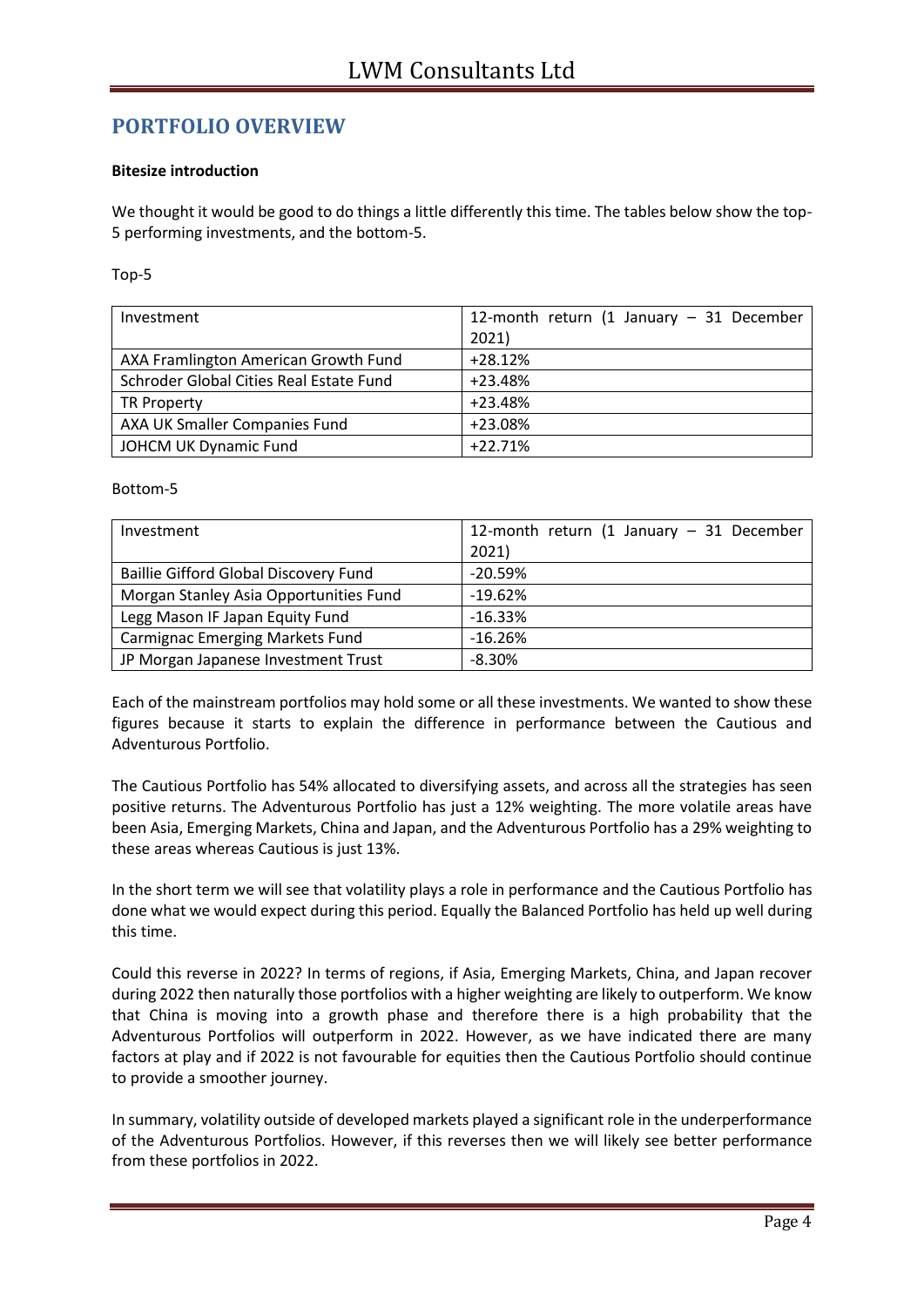#### **Responsible Investing**

In January 2021 we talked about responsible investing as a "hot topic", and this continues to be the case. Even with the challenges faced by Civitas Social Housing the returns over 12-months across the three Positive Impact Portfolios remain strong. In fact Civitas was only down -2.69% over the year despite the big pull back in September.

The tables below show the top-5 performing investments, and the bottom-5.

| Investment                                      | 12-month return (1 January $-$ 31 December |
|-------------------------------------------------|--------------------------------------------|
|                                                 | 2021)                                      |
| Impax environmental Markets Ord                 | +30.08%                                    |
| FP Foresight Sustainable Real Estate Securities | $+26.14%$                                  |
| Fund                                            |                                            |
| Legg Mason CB US Equities Sustainable Leaders   | $+25.29%$                                  |
| Fund                                            |                                            |
| Royal London Sustainable Leaders Fund           | $+22.23%$                                  |
| <b>BMO Responsible Global Equity Fund</b>       | $+20.26%$                                  |

#### Bottom-5

| Investment                                   | 12-month return (1 January $-$ 31 December |
|----------------------------------------------|--------------------------------------------|
|                                              | 2021)                                      |
| <b>Carmignac Emerging Markets Fund</b>       | $-16.26%$                                  |
| <b>Civitas Social Housing</b>                | $-2.69%$                                   |
| FP Foresight Global Real Infrastructure Fund | $-1.51%$                                   |
| Aegon Ethical Corporate Bond Fund            | $-1.39%$                                   |
| Rathbone Ethical Bond Fund                   | $-0.41%$                                   |

The make-up of the portfolios is different to the mainstream portfolios, although we expect some crossover over time. In a more volatile market, the Positive Impact Portfolios tend to perform better. The portfolios also have a bias to more specialist investments like Renewables Infrastructure, Impax Environmental Markets and Civitas Social Housing, as well as fixed income investments. It is that mix that tends to make this a less volatile option.

The focus on these types of investments will increase as pressure builds, both from individuals and governments. We are not investing in blue sky ideas. These are established fund managers investing in high quality companies. Some of these will be names we know and recognise, like for example Microsoft, but they are also investing in profitable companies that are at the heart of the change to a net-zero world.

In summary, we continue to be pleased with the returns across the Positive Impact Portfolios. They do seem to offer a point of difference, but we are constantly watching and researching as this is a rapidly changing area of the market.

*Note: It is worth remembering that past performance is no guide to the future and investments can fall as well as rise.*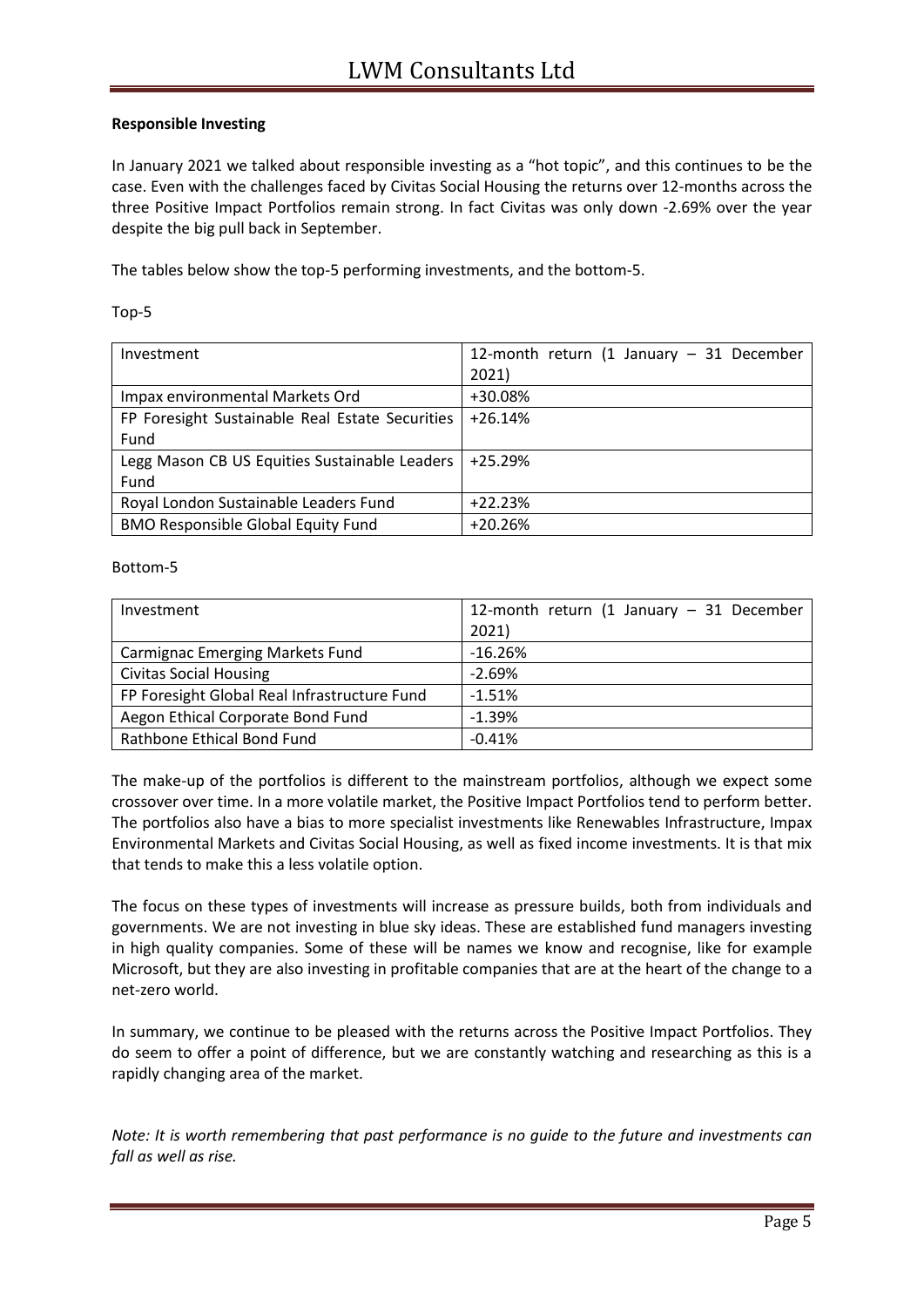#### **Last quarter (Q4)**

It has been a volatile quarter, with October and December being positive and November negative. The returns over the year of between 8.24% and 11.14% (gross) have been hard fought but we are hoping clients are pleased with these returns.

We know where there have been weaknesses within performance, and we highlighted three funds in the yearly review. We are not anticipating major changes in the rebalance as we believe we have a good mix of strategies. We do however feel that some more exposure to strategies at the heart of the race to net-zero will enhance returns over the long term, and this may be something we explore at the rebalance.

In summary, quarter 4 was positive across the portfolios and helped us to deliver positive returns across the portfolios for the year. Volatility outside of developed markets meant the Adventurous Portfolios struggled more in 2021 but this could reverse in 2022.

#### **2022**

The message is not dissimilar to January 2021. There are signs that 2022 will be the year we finally move away from the pandemic. Economies are recovering and greater freedom will encourage the consumer to spend more. That mixed with corporates investing and growing earnings would lead to the assumption that equities are still the place to be.

The general view seems to lead towards single digit returns, but if inflation persists and central banks make a policy mistake, this could be negative for markets.

#### **Summary**

In the short-term markets will do what markets do. We have had two good years in terms of returns and that reflects the drop in markets in March 2021. We are still recovering from a recession and the economic data remains positive. Therefore, logically we should see positive returns in 2022 but nothing is guaranteed. Areas we will be looking at include China, Inflation, Central Bank policies and variants / re-opening of economies, as we think these are some of the key drivers for returns, positive or negative, in 2022.

*Note: You should note that past performance is not a reliable indicator of future returns and the value of your investments can fall as well as ris*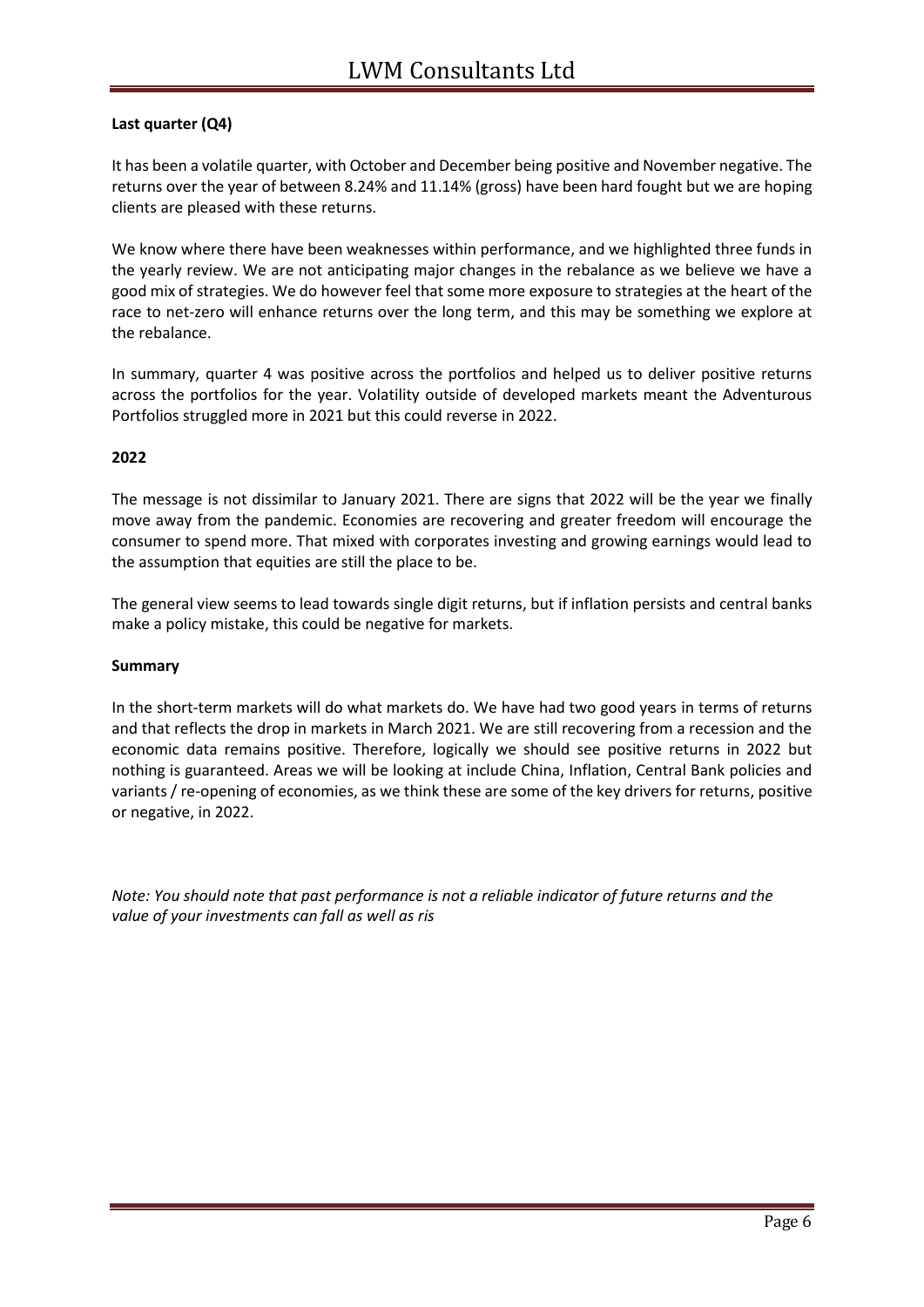## LWM Consultants Ltd

A summary of the performance is shown below. The performance shown does not reflect our fees and any charges for where the investments are held. The impact of these charges varies but is around 1.36% p.a.

|                          | 12 months |           | 2 years   |                  | 3 years   |           | l vears   |           | 5 years   |                  | Since launch |           |
|--------------------------|-----------|-----------|-----------|------------------|-----------|-----------|-----------|-----------|-----------|------------------|--------------|-----------|
|                          | Portfolio | Benchmark | Portfolio | <b>Benchmark</b> | Portfolio | Benchmark | Portfolio | Benchmark | Portfolio | <b>Benchmark</b> | Portfolio    | Benchmark |
| Cautious                 | 10.25%    | 5.76%     | 18.25%    | 13.14%           | 38.26%    | 26.99%    | 30.14%    | 21.71%    | 45.50%    | 31.17%           | 236.47%      | 128.19%   |
|                          |           |           |           |                  |           |           |           |           |           |                  |              |           |
| Balanced                 | 11.14%    | 9.29%     | 23.11%    | 17.22%           | 46.46%    | 35.56%    | 36.22%    | 27.19%    | 61.07%    | 41.44%           | 296.79%      | 153.16%   |
|                          |           |           |           |                  |           |           |           |           |           |                  |              |           |
| Mod Adventurous          | 10.46%    | 11.68%    | 26.10%    | 21.26%           | 51.78%    | 42.11%    | 40.02%    | 33.82%    | 68.24%    | 49.47%           | 322.68%      | 183.21%   |
|                          |           |           |           |                  |           |           |           |           |           |                  |              |           |
| Adventurous              | 8.24%     | 12.39%    | 26.23%    | 22.95%           | 52.93%    | 45.11%    | 40.71%    | 36.42%    | 71.51%    | 53.95%           | 338.80%      | 189.99%   |
|                          |           |           |           |                  |           |           |           |           |           |                  |              |           |
| <b>Balanced Positive</b> |           |           |           | 3.83%            |           |           |           |           |           |                  |              |           |
| Impact Portfolio         | 11.12%    | 16.24%    | 25.42%    |                  | 53.45%    | 23.52%    | 45.40%    | 14.30%    | 68.40%    | 26.33%           | 120.06%      | 42.51%    |

#### **Summary of performance – 1 January 2009 – 31 December 2021**

Note: Please read special note at the end of the tables. The launch date of the portfolios is 1 January 2009 with the exception of the Positive Impact Portfolio which is 1 August 2014. You should note that past performance is not a reliable indicator of future returns and the value of your investments can fall as well as rise.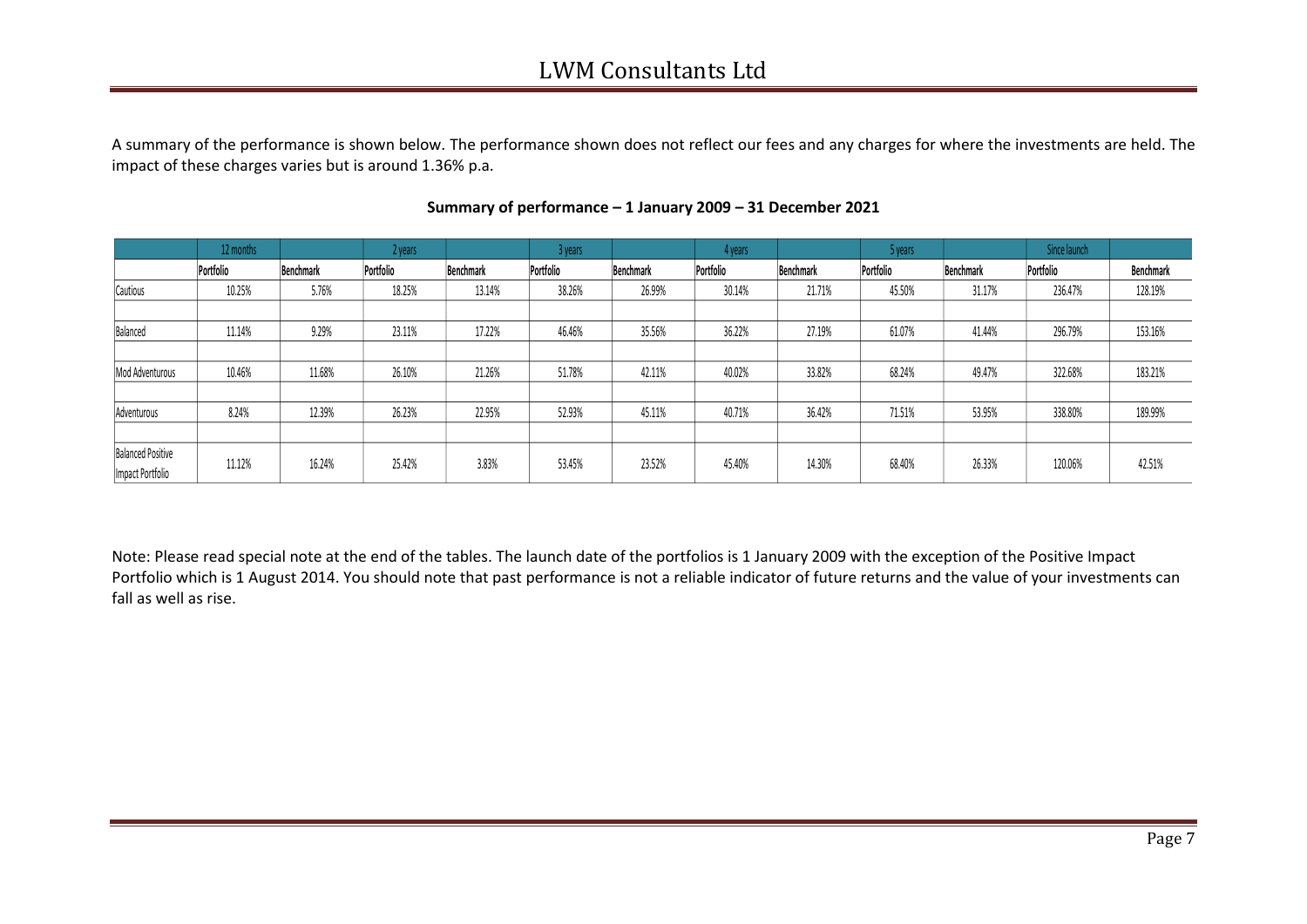#### **Detailed breakdown of performance**

#### **Cautious Portfolio**



|                  | 2016      | 2017     | 2018      | 2019      | 2020     | 2021      | Since launch. |
|------------------|-----------|----------|-----------|-----------|----------|-----------|---------------|
| <b>Cautious</b>  | 12.36%    | 11.81%   | $-5.88%$  | 16.93%    | 7.24%    | 10.25%    | 9.79% p.a.    |
| <b>Portfolio</b> |           |          |           |           |          |           |               |
| <b>Benchmark</b> | 9.33%     | 7.77%    | $-4.16%$  | 12.24%    | 6.98%    | 5.76%     | 6.55% p.a.    |
|                  |           |          |           |           |          |           |               |
|                  | 1 Year to |          | 1 Year to | 1 Year to |          | 1 Year to | 1 Year to     |
|                  |           | 31/12/18 |           |           | 31/12/20 |           |               |
|                  | 31/12/17  |          |           | 31/12/19  |          |           | 31/12/21      |
| <b>Cautious</b>  | 11.81%    | $-5.88%$ |           | 16.93%    | 7.24%    |           | 10.25%        |
| <b>Portfolio</b> |           |          |           |           |          |           |               |

Note: Please read special note at the end of the tables. The launch date of the Portfolio is 1 January 2009, and performance is up to 31 December 2021. The Benchmark performance tracks the performance period of the portfolio. You should note that past performance is not a reliable indicator of future returns and the value of your investments can fall as well as rise.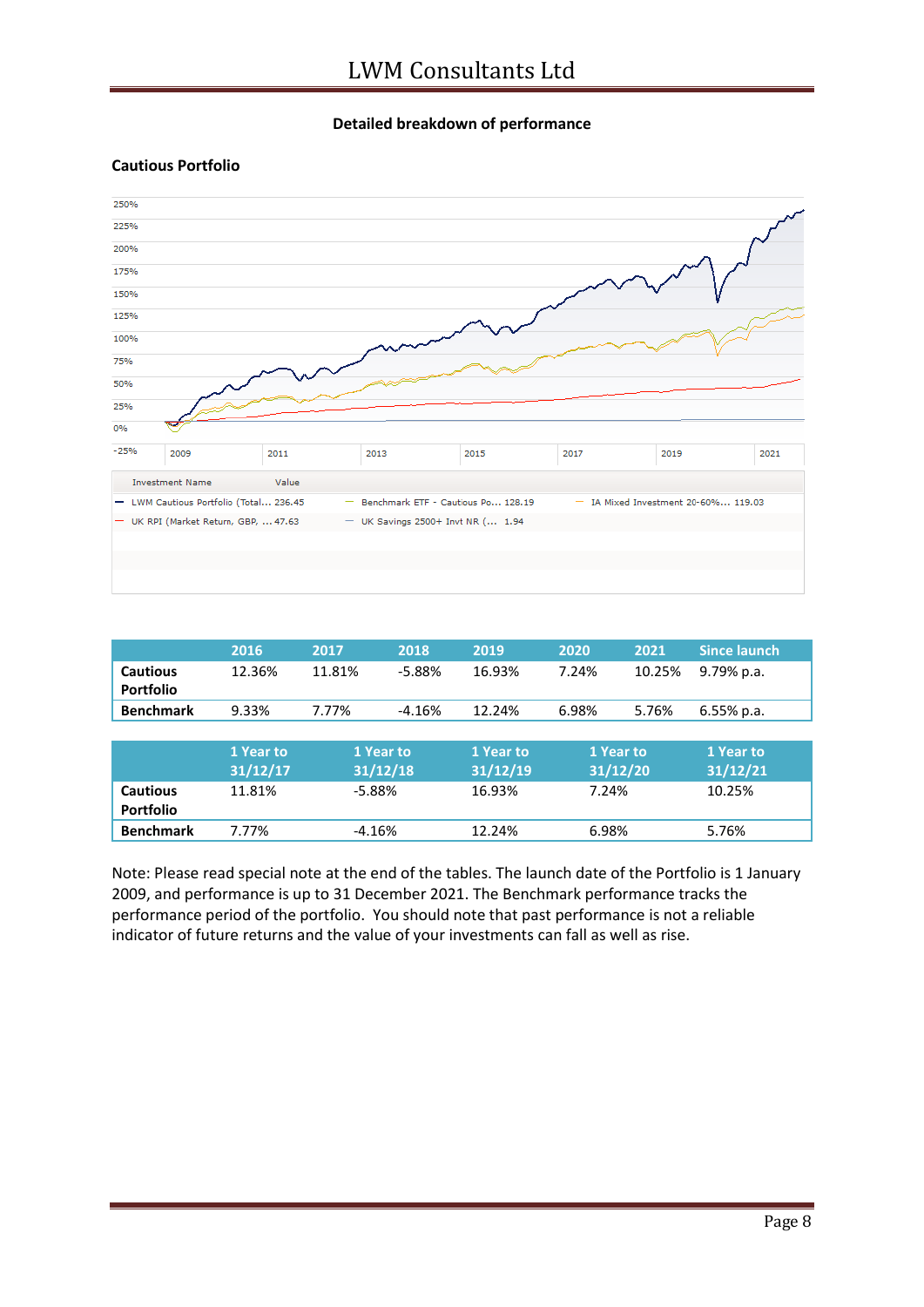

|                  | 2016      | 2017      | 2018     | 2019      | 2020      | 2021   | <b>Since launch</b> |
|------------------|-----------|-----------|----------|-----------|-----------|--------|---------------------|
| <b>Balanced</b>  | 13.72%    | 18.24%    | $-6.99%$ | 18.96%    | 10.77%    | 11.14% | 11.19% p.a.         |
| <b>Portfolio</b> |           |           |          |           |           |        |                     |
| <b>Benchmark</b> | 13.31%    | 11.21%    | $-6.17%$ | 15.65%    | 7.25%     | 9.29%  | 7.41% p.a.          |
|                  |           |           |          |           |           |        |                     |
|                  | 1 Year to | 1 Year to |          | 1 Year to | 1 Year to |        | 1 Year to           |
|                  | 31/12/17  | 31/12/18  |          | 31/12/19  | 31/12/20  |        | 31/12/21            |
| <b>Balanced</b>  | 18.24%    | $-6.99\%$ |          | 18.96%    | 10.77%    |        | 11.14%              |
| <b>Portfolio</b> |           |           |          |           |           |        |                     |
| <b>Benchmark</b> | 11.21%    | $-6.17%$  |          | 15.65%    | 7.25%     |        | 9.29%               |

Note: Please read special note at the end of tables. The launch date of the is 1 January 2009, and performance is up to 31 December 2021. The Benchmark performance tracks the performance period of the portfolio. You should note that past performance is not a reliable indicator of future returns and the value of your investments can fall as well as rise.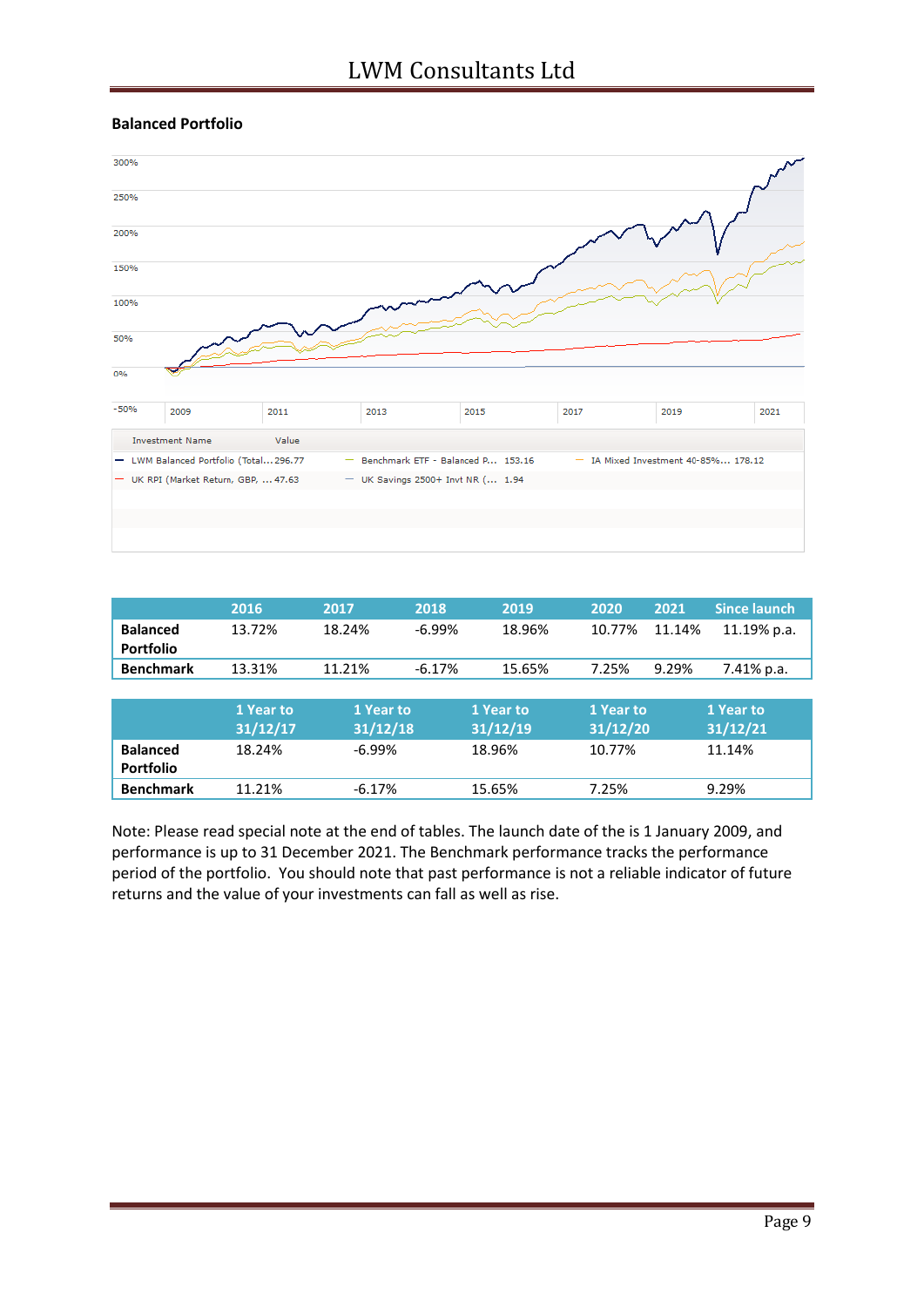



|                                                             | 2016                  | 2017                  | 2018     | 2019                  | 2020                  | 2021   | <b>Since launch</b>   |
|-------------------------------------------------------------|-----------------------|-----------------------|----------|-----------------------|-----------------------|--------|-----------------------|
| <b>Moderately</b><br><b>Adventurous</b><br><b>Portfolio</b> | 18.05%                | 20.16%                | $-7.75%$ | 20.37%                | 14.15%                | 10.46% | 11.73% p.a.           |
| <b>Benchmark</b>                                            | 17.97%                | 11.70%                | $-5.83%$ | 17.19%                | 8.58%                 | 11.68% | 8.34% p.a.            |
|                                                             |                       |                       |          |                       |                       |        |                       |
|                                                             | 1 Year to<br>31/12/17 | 1 Year to<br>31/12/18 |          | 1 Year to<br>31/12/19 | 1 Year to<br>31/12/20 |        | 1 Year to<br>31/12/21 |
| <b>Moderately</b><br><b>Adventurous</b><br><b>Portfolio</b> | 20.16%                |                       | $-7.75%$ |                       | 14.15%                |        | 10.46%                |
| <b>Benchmark</b>                                            | 11.70%                | $-5.83%$              |          | 17.19%                | 8.58%                 |        | 11.68%                |

Note: Please read special note at the end of the tables. The launch date of the Portfolio is 1 January 2009, and performance is up to 31 December 2021. The Benchmark performance tracks the performance period of the portfolio. You should note that past performance is not a reliable indicator of future returns and the value of your investments can fall as well as rise.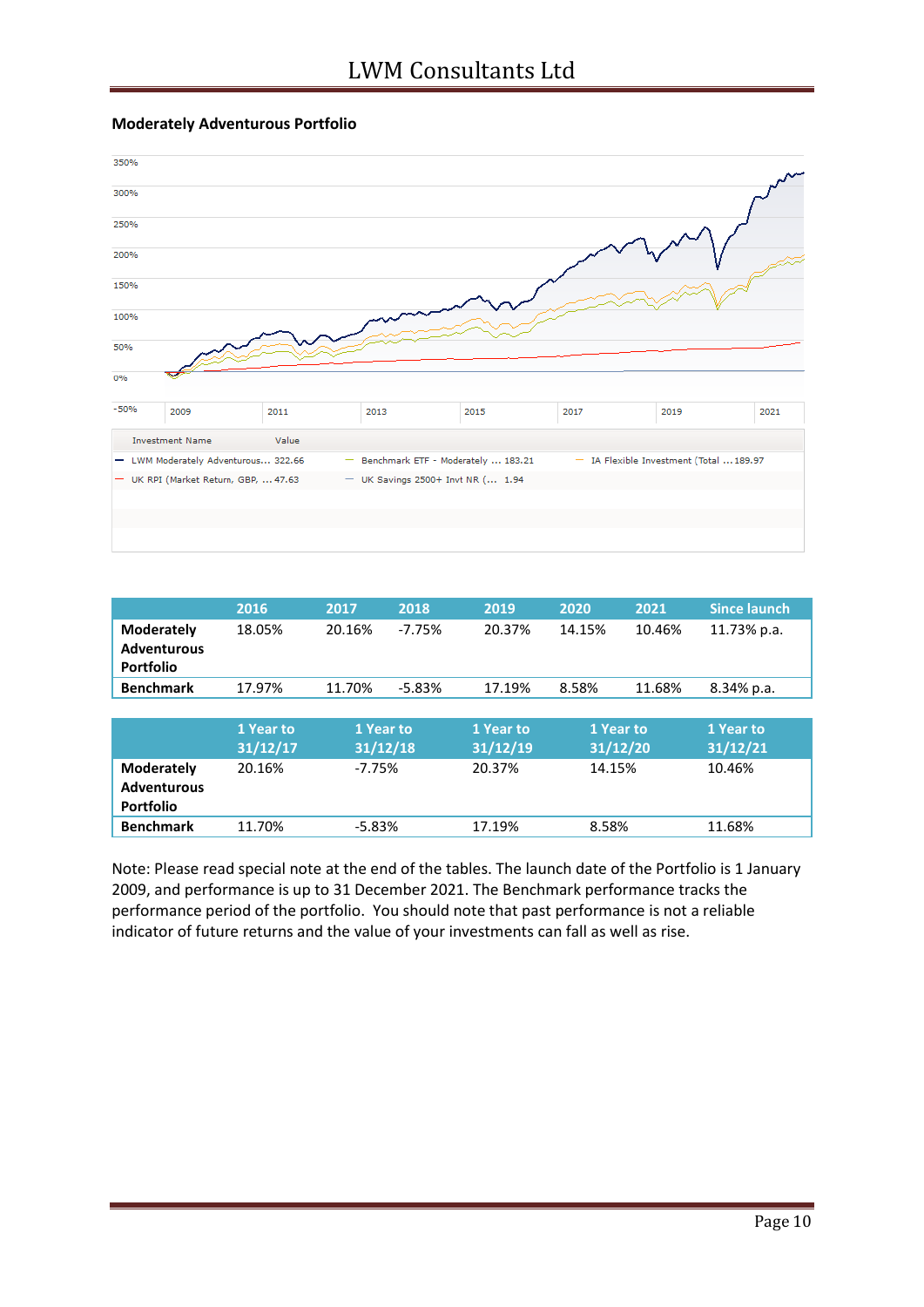#### **Adventurous Portfolio**



|                    | 2016      | 2017      | 2018     | 2019      | 2020      | 2021   | <b>Since launch</b> |  |
|--------------------|-----------|-----------|----------|-----------|-----------|--------|---------------------|--|
| <b>Adventurous</b> | 19.64%    | 21.89%    | $-7.99%$ | 21.15%    | 16.62%    | 8.24%  | 12.05% p.a.         |  |
| <b>Portfolio</b>   |           |           |          |           |           |        |                     |  |
| <b>Benchmark</b>   | 20.01%    | 12.85%    | $-5.99%$ | 18.02%    | 9.40%     | 12.39% | 8.53% p.a.          |  |
|                    |           |           |          |           |           |        |                     |  |
|                    | 1 Year to | 1 Year to |          | 1 Year to | 1 Year to |        | 1 Year to           |  |
|                    |           |           |          |           |           |        |                     |  |
|                    | 31/12/17  | 31/12/18  |          | 31/12/19  | 31/12/20  |        | 31/12/21            |  |
| <b>Adventurous</b> | 21.89%    | $-7.99%$  |          | 21.15%    | 16.62%    |        | 8.24%               |  |
| Portfolio          |           |           |          |           |           |        |                     |  |

Note: Please read special note at the end of the tables. The launch date of the Portfolio is 1 January 2009, and performance is up to 31 December 2021. The Benchmark performance tracks the performance period of the portfolio. You should note that past performance is not a reliable indicator of future returns and the value of your investments can fall as well as rise.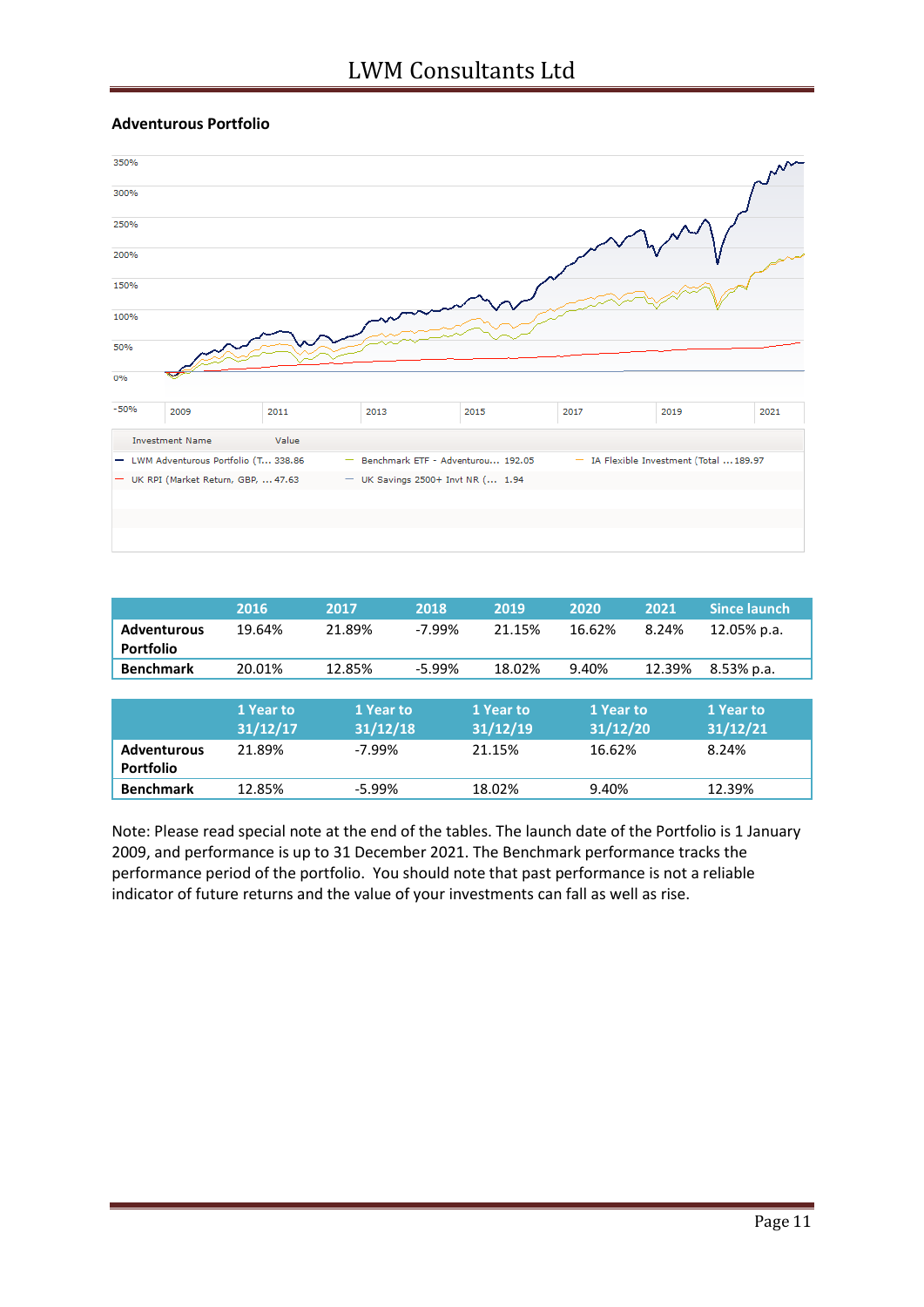#### **Positive Impact Portfolio**



|                        | 2016      | 2017      | 2018     | 2019      | 2020      | 2021   | <b>Since launch</b> |
|------------------------|-----------|-----------|----------|-----------|-----------|--------|---------------------|
| <b>Positive</b>        | 15.51%    | 15.73%    | $-5.30%$ | 22.35%    | 12.92%    | 11.12% | 11.22% p.a.         |
| Impact                 |           |           |          |           |           |        |                     |
| <b>Portfolio</b>       |           |           |          |           |           |        |                     |
| <b>Benchmark</b>       | 13.27%    | 10.52%    | $-7.46%$ | 18.97%    | $-10.68%$ | 16.24% | 4.89% p.a.          |
|                        |           |           |          |           |           |        |                     |
|                        | 1 Year to | 1 Year to |          | 1 Year to | 1 Year to |        | 1 Year to           |
|                        | 31/12/17  | 31/12/18  |          | 31/12/19  | 31/12/20  |        | 31/12/21            |
| <b>Positive Impact</b> | 15.73%    |           | $-5.30%$ |           | 12.92%    |        | 11.12%              |
| <b>Portfolio</b>       |           |           |          |           |           |        |                     |
| <b>Benchmark</b>       | 10.52%    | $-7.46%$  |          | 18.97%    | $-10.68%$ |        | 16.24%              |

The launch date of the Portfolio is 1 August 2014, and performance is up to 31 December 2021. The Benchmark performance tracks the performance period of the portfolio.

**Special note to tables:** *You should note that past performance is not a reliable indicator of future returns and the value of your investments can fall as well as rise. The total return reflects performance without sales charges or the effects of taxation, but is adjusted to reflect all on-going fund expenses and assumes reinvestment of dividends and capital gains. If adjusted for sales charges and the effects of taxation, the performance quoted would be reduced.*